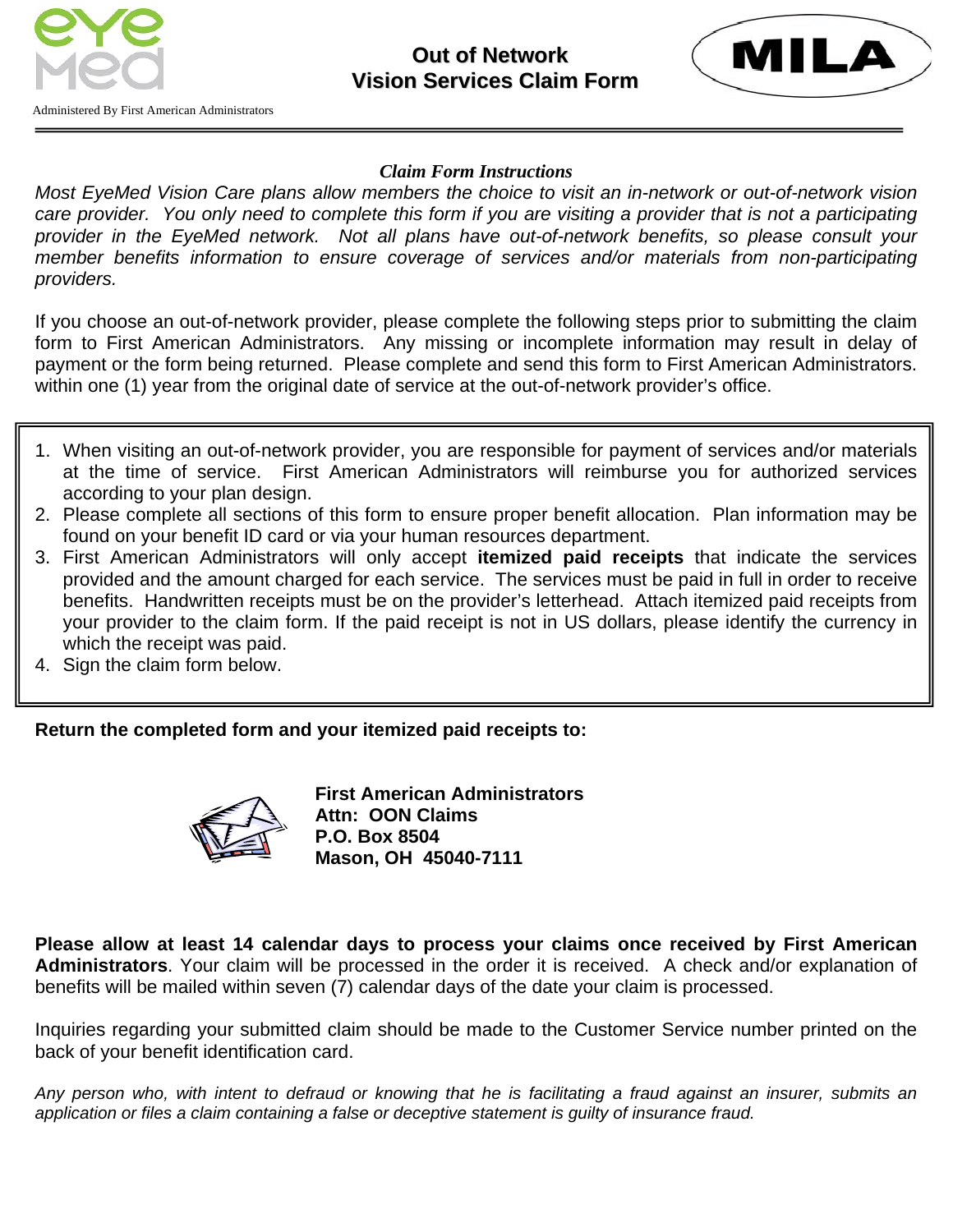

 **Out of Network Vision Services Claim Form**



Administered By First American Administrators

| Administered By First American Administrators                                                       |                                                         |
|-----------------------------------------------------------------------------------------------------|---------------------------------------------------------|
| <b>Patient Information (Required)</b>                                                               |                                                         |
| <b>Last Name</b>                                                                                    |                                                         |
|                                                                                                     |                                                         |
| <b>First Name</b>                                                                                   | Middle Initial                                          |
|                                                                                                     |                                                         |
| <b>Street Address</b>                                                                               | City<br><b>State</b><br>Zip Code                        |
|                                                                                                     |                                                         |
| Birth Date (MM/DD/YYYY)                                                                             | Telephone Number                                        |
|                                                                                                     |                                                         |
| Member ID $#$ (if applicable)                                                                       | Relationship to the Subscriber                          |
|                                                                                                     | Self<br>Spouse [<br>Child<br>Other $\sqrt{\phantom{a}}$ |
|                                                                                                     |                                                         |
| Subscriber Information (Required)                                                                   |                                                         |
| <b>Last Name</b>                                                                                    |                                                         |
|                                                                                                     |                                                         |
| Middle Initial<br><b>First Name</b>                                                                 |                                                         |
|                                                                                                     |                                                         |
| <b>Street Address</b>                                                                               | City<br>Zip Code<br><b>State</b>                        |
|                                                                                                     |                                                         |
| Birth Date (MM/DD/YYYY)                                                                             | Telephone Number                                        |
|                                                                                                     | $\blacksquare$                                          |
| <b>Vision Plan Name</b>                                                                             | Vision Plan/Group #<br>Subscriber ID # (if applicable)  |
|                                                                                                     |                                                         |
|                                                                                                     |                                                         |
| Date of Service (Required) (MM/DD/YYYY)                                                             |                                                         |
|                                                                                                     |                                                         |
|                                                                                                     |                                                         |
| Request For Reimbursement -Please Enter Amount Charged. Remember to include itemized paid receipts: |                                                         |
| Exam<br>Frame<br>Lenses                                                                             | Contact Lenses - (please submit all contact related     |
| \$<br>\$<br>$\boldsymbol{\mathsf{S}}$<br>$\mathcal{S}$                                              | charges at the same time)                               |
| Single<br><b>Bifocal</b><br>If lenses were purchased, please check type:<br>Trifocal<br>Progressive |                                                         |

I hereby understand that without prior authorization from First American Administrators for services rendered, I may be denied reimbursement for submitted vision care services for which I am not eligible. I hereby authorize any insurance company, organization employer, ophthalmologist, optometrist, and optician to release any information with respect to this claim. I certify that the information furnished by me in support of this claim is true and correct. Member/Guardian/Patient Signature (not a minor) \_\_\_\_\_\_\_\_\_\_\_\_\_\_\_\_\_\_\_\_\_\_\_\_\_\_\_\_\_\_\_\_\_ Date: \_\_\_\_\_\_\_\_\_\_\_\_\_\_\_\_\_\_\_\_\_\_



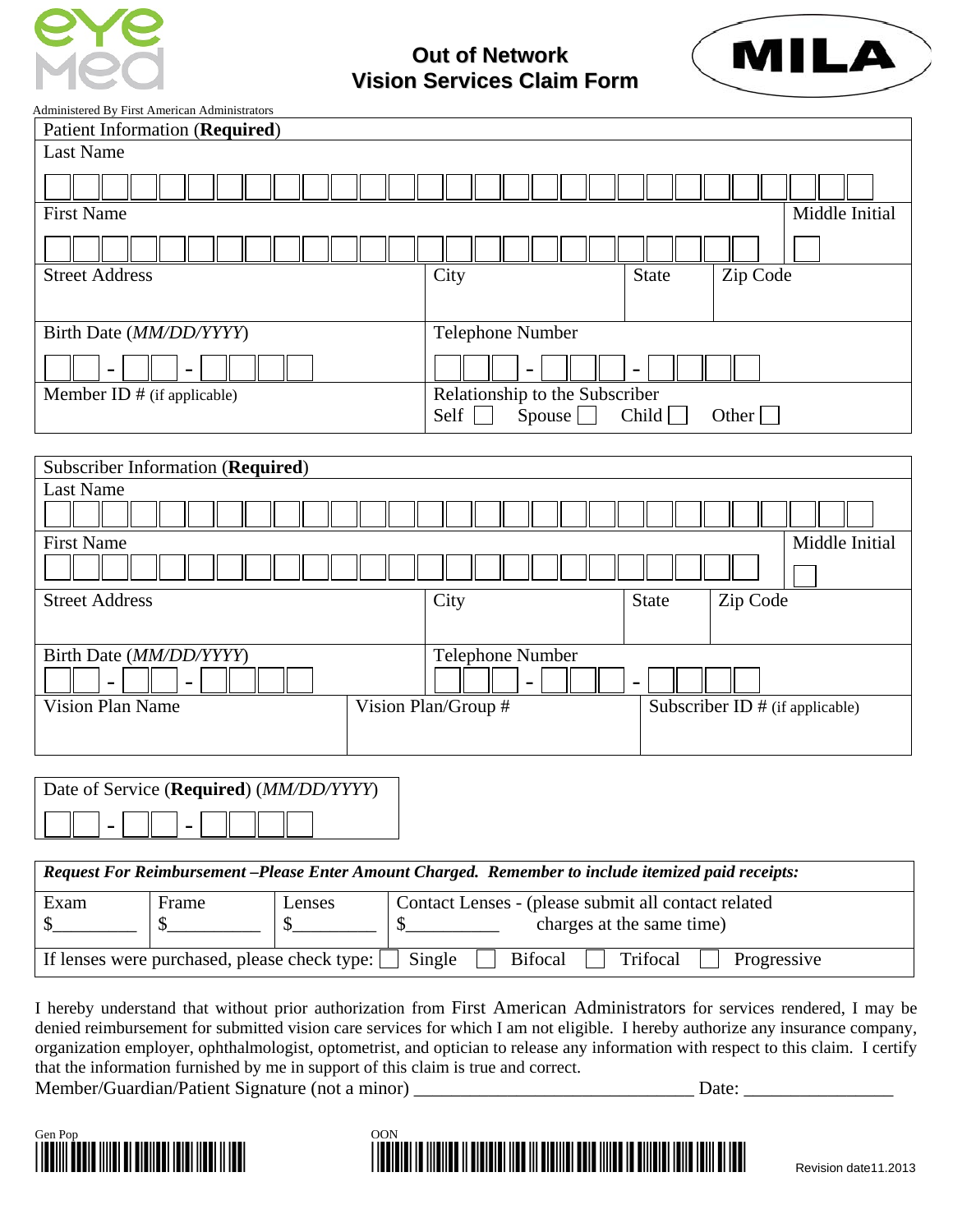

## **Out of Network Vision Services Claim Form**



Administered By First American Administrators

## **FRAUD WARNING STATEMENTS**

**Alabama:** Any person who knowingly presents a false or fraudulent claim for payment of a loss or benefit or who knowingly presents false information in an application for insurance is guilty of a crime and may be subject to restitution fines or confinement in prison, or any combination thereof.

**Alaska:** A person who knowingly and with intent to injure, defraud, or deceive an insurance company files a claim containing false, incomplete, or misleading information may be prosecuted under state law.

**Arizona**: For your protection Arizona, law requires the following statement to appear on this form. Any person who knowingly presents a false or fraudulent claim for payment of a loss is subject to criminal and civil penalties**.** 

**Arkansas:** Any person who knowingly presents a false or fraudulent claim for payment of a loss or benefit or knowingly presents false information in an application for insurance is guilty of a crime and may be subject to fines and confinement in prison.

**California:** For your protection California, law requires the following to appear on this form: Any person who knowingly presents false or fraudulent claim for the payment of a loss is guilty of a crime and may be subject to fines and confinement in state prison.

**Colorado:** It is unlawful to knowingly provide false, incomplete, or misleading facts or information to an insurance company for the purpose of defrauding or attempting to defraud the company. Penalties may include imprisonment, fines, denial of insurance and civil damages. Any insurance company or agent of an insurance company who knowingly provides false, incomplete or misleading facts or information to a policyholder or claimant for the purpose of defrauding or attempting to defraud a policyholder or claimant with regard to a settlement or award payable from insurance proceeds shall be reported to the Colorado Division of Insurance within the department of regulatory agencies.

**Delaware:** Any person who knowingly, and with intent to injure, defraud or deceive any insurer, files a statement of claim containing any false, incomplete or misleading information is guilty of a felony.

District of Columbia: WARNING: It is a crime to provide false or misleading information to an insurer for the purpose of defrauding the insurer or any other person. Penalties include imprisonment and/or fines. In addition, an insurer may deny insurance benefits if false information materially related to a claim was provided by the applicant. **Florida:** Any person who knowingly and with intent to injure, defraud, or deceive any insurer files a statement of claim or an application containing any false, incomplete or misleading information is guilty of a felony of the third degree.

Hawaii: For your protection, Hawaii law requires you to be informed that presenting a fraudulent claim for payment of a loss or benefit is a crime punishable by fines or imprisonment, or both.

**Idaho:** Any person who knowingly and with intent to defraud or deceive any insurance company, files a statement or claim containing a false, incomplete or misleading information is guilty of a felony.

**Indiana:** A person who knowingly and with intent to defraud an insurer files a statement of claim containing any false, incomplete or misleading information commits a felony. Kansas: Any person, who, with intent to defraud or knowing that he/she is facilitating a fraud against an insurer, submits an application or files a claim containing a false or deceptive statement may be guilty of insurance fraud.

**Kentucky:** Any person who knowingly and with intent to defraud any insurance company or other person files a statement of claim containing any materially false information or conceals, for the purpose of misleading, information concerning any fact material thereto commits a fraudulent insurance act, which is a crime.

Louisiana: Any person who knowingly presents a false or fraudulent claim for payment of a loss or benefit or knowingly presents false information in an application for insurance is guilty of a crime and may be subject to fines and confinement in prison.

**Maine:** It is a crime to knowingly provide false, incomplete or misleading information to an insurance company for the purpose of defrauding the company. Penalties may include imprisonment, fines or a denial of insurance benefits.

**Maryland:** Any person who knowingly and willfully presents a false or fraudulent claim for payment of a loss or benefit or who knowingly and willfully presents false information in an application for insurance is guilty of a crime and may be subject to fines and confinement in prison.

**Minnesota:** A person who files a claim with intent to defraud or helps commit a fraud against an insurer is guilty of a crime.

Nebraska: Any person, who, with intent to defraud or knowing that he/she is facilitating a fraud against an insurer, submits an application or files a claim containing a material false or deceptive statement is guilty of insurance fraud.

New Hampshire: Any person, who, with a purpose to injure, defraud or deceive any insurance company, files a statement of claim containing any false, incomplete or misleading information is subject to prosecution and punishment for insurance fraud, as provided in § 638.20.

**New Jersey:** Any person who knowingly files a statement of claim containing any false or misleading information is subject to criminal and civil penalties.

New Mexico: Any person who knowingly presents a false or fraudulent claim for payment of a loss or benefit or knowingly presents false information in an application for insurance is guilty of a crime and may be subject to civil fines and criminal penalties.

New York: Any person who knowingly and with intent to defraud insurance company or other person files an application for insurance or statement of claim containing any materially false information or conceals for the purpose of misleading, information concerning any fact material thereto, commits a fraudulent insurance act, which is a crime and shall also be subject to a civil penalty not to exceed \$5,000 and the stated value of the claim for each such violation.

North Carolina: Any person with the intent to injure, defraud, or deceive an insurer or insurance claimant is guilty of a crime (Class H felony) which may subject the person to criminal and civil penalties.

**Ohio:** Any person who, with intent to defraud, or knowing that he is facilitating a fraud against an insurer, submits an application or files a false claim containing a false or deceptive statement is guilty of insurance fraud.

**Oklahoma:** WARNING: Any person who knowingly and with intent to injure, defraud, or deceive any insurer makes any claim for the proceeds of an insurance policy containing any false, incomplete or misleading information is guilty of a felony.

**Oregon:** Any person, who, with intent to defraud or knowing that he/she is facilitating a fraud against an insurer, submits an application or files a claim containing a false or deceptive statement may be guilty of insurance fraud.

Pennsylvania: Any person who knowingly and with intent to defraud any insurance company or other person files an application for insurance or statement of claim containing any materially false information or conceals for the purpose of misleading, information concerning any fact material thereto commits a fraudulent insurance act, which is a crime and subjects such person to criminal and civil penalties.

Puerto Rico: Any person who knowingly and with the intention of defrauding presents false information in an insurance application, or presents, helps, or causes the presentation of a fraudulent claim for the payment of a loss or any other benefit, or presents more than one claim for the same damage or loss, shall incur a felony and, upon conviction, shall be sanctioned for each violation with the penalty of a fine of not less than five thousand (5,000) dollars and not more than ten thousand (10,000) dollars, or a fixed term of imprisonment for three (3) years, or both penalties. Should aggravating circumstances are present, the penalty thus established may be increased to a maximum of five (5) years, if extenuating circumstances are present, it may be reduced to a minimum of two (2) years.

**Rhode Island:** Any person who knowingly presents a false or fraudulent claim for payment of a loss or benefit or knowingly presents false information in an application for insurance is guilty of a crime and may be subject to fines and confinement in prison

**Tennessee:** It is a crime to knowingly provide false, incomplete or misleading information to an insurance company for the purpose of defrauding the company. Penalties may include imprisonment, fines and denial of insurance benefits.

**Texas:** Any person who knowingly presents a false or fraudulent claim for payment of a loss is guilty of a crime and may be subject to fines and confinement in state prison. **Vermont:** Any person, who, with intent to defraud or knowing that he/she is facilitating a fraud against an insurer, submits an application or files a claim containing a false or deceptive statement may be guilty of insurance fraud.